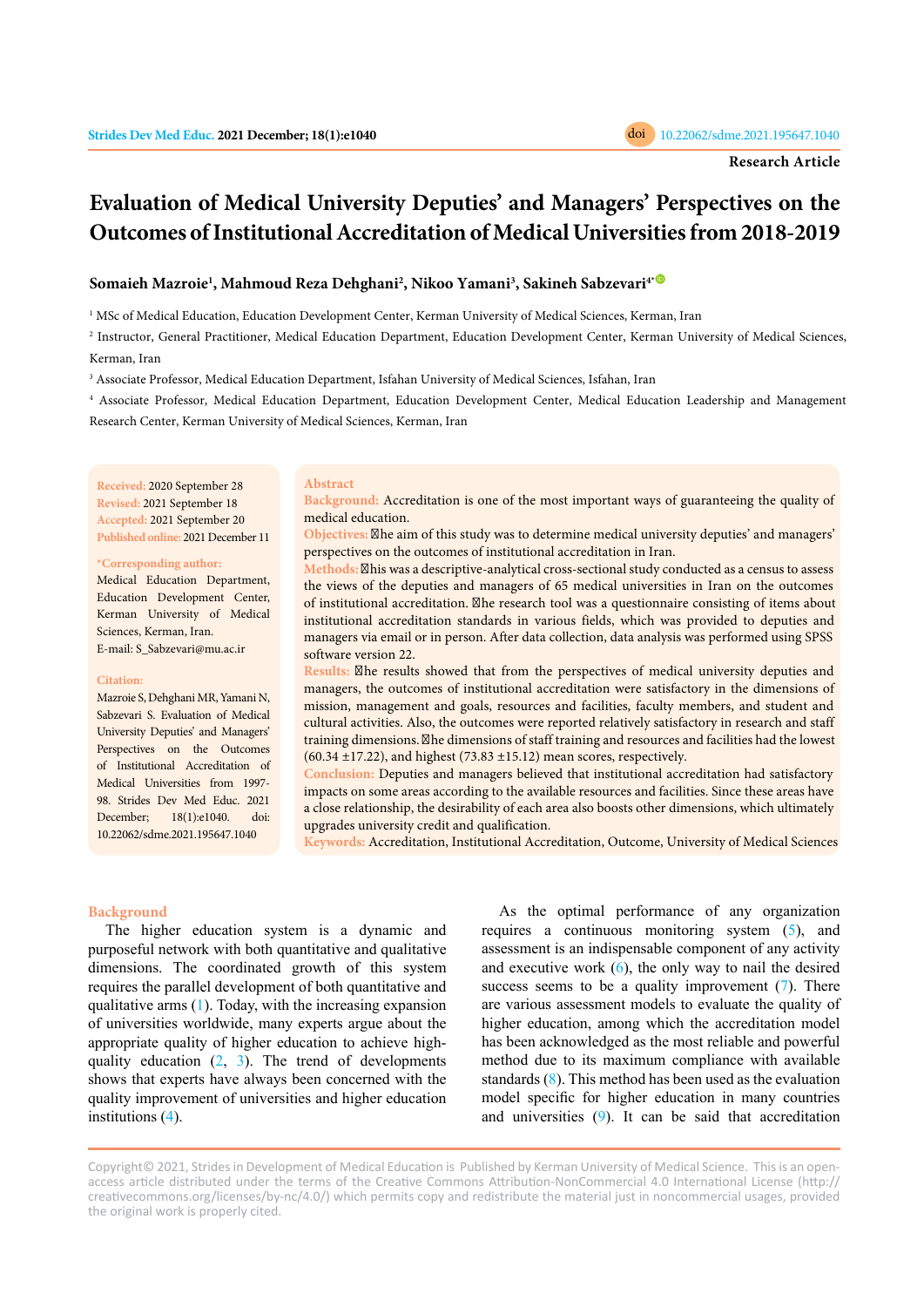is an effective strategy with a wide and deep impact on educational quality improvement and quality assurance, and many experts regard this model as a symbol of quality and its continuous improvement  $(2, 10)$  $(2, 10)$  $(2, 10)$  $(2, 10)$  $(2, 10)$ . In this regard, the accreditation model, as a comprehensive quality improvement strategy, has greatly contributed to and emphasized continual quality improvement, especially in the education and health sectors  $(11)$  $(11)$ .

By summarizing the classic definitions of accreditation, this process can be described as the licensing or certification of an educational institution based on the discretion of experts in the field and predetermined instructions  $(12)$  $(12)$ . Although the concepts of accreditation and certification are usually used interchangeably, credit only refers to organizations, while certification may apply to individuals, as well as organizations [\(13](#page-5-0)). From the perspective of medical education, accreditation is capable of simultaneously emphasizing the preservation and uninterrupted quality improvement of educational values and making the educational institution accountable towards social needs ([14\)](#page-5-0). Academic credibility is a quality assurance process during which an educational institution is evaluated by an accreditation institution based on predetermined criteria and plays an important role in innovation ([15\)](#page-5-0).

The accreditation process encompasses four steps: selfassessment, peer-assessment, issuing accreditation, and re-accreditation. The self-assessment step is a prerequisite and the starting point of the accreditation process [\(11](#page-5-0)). In the peer-assessment step, the declarations in the selfassessment report are verified, and the university space, facilities, and equipment are visited in person. In the third step, the accreditation organization sends the visit report to the university, announcing either accreditation or the need for amendments [\(16](#page-5-0)). It is noteworthy that accreditation with high quality confirms the comprehensive quality of the whole institution ([17\)](#page-5-0).

In recent years, measures have been taken to establish accreditation infrastructure in medical education in Iran, including the health system transformation plan, whose fourth step is concerned with transformation and innovation in education (enclosing 12 packages). One of these packages is related to accreditation that consists of four plans, three of which are required to be implemented by universities [\(18](#page-5-0)).

In the study by Yousefi *et al.* (2012) entitled "The development of institutional accreditation system in Iran's universities of medical sciences," the main goal of the institutional accreditation project was boosting medical education quality and trying to establish an accreditation system in the country. The authors believed that this project would improve and guarantee the quality of higher education institutions ([14\)](#page-5-0). Evaluation can be valuable if it leads to change in stakeholders, including program managers and implementers ([19\)](#page-5-0). According to the result of Frank and Chapman, empowering the managers and staff of the institution is a primary necessity for the successful implementation of the accreditation project in

health centers ([20\)](#page-5-0).

An international survey on 44 global accreditation organizations showed that quality improvement was the main motivation for accreditation, according to more than 80% of the respondents [\(10](#page-5-0)). Pomey *et al.* (2010) also stated that accreditation was one of the factors influencing progress and change [\(21](#page-6-0)).

Managers, administrative staff and quality assurance professionals are expected to be those who understand the definitions, characteristics and principles of quality culture and introduce their strategies, policies and plans for effective quality implementation. ([22](#page-6-0)). Accreditation processes focus on financial items ([23](#page-6-0)), and some studies have declared accreditation as a time-consuming and bureaucratic event that increases the workload and stress of employees [\(8](#page-5-0)). Considering the above-mentioned issues, accreditation has a critical role in institutional quality improvement. On the other hand, the first institutional accreditation in Iran's universities of medical sciences dates back to 2016-17.

# **Objectives**

Considering that institutional accreditation can have a positive role in cutting costs, saving time, and boosting the efficiency and productivity of an educational institution, the present study was conducted to investigate the perspectives of Iran's medical universities' deputies and managers towards the outcomes of institutional accreditation.

# **Methods**

This was a descriptive-analytical cross-sectional study, in which six accreditation dimensions were assessed using six separate questionnaires. The accreditation of all universities of medical sciences has been implemented in Iran since 2016-17. The target population in this study included the deputies of universities, managers of universities of the executive units, resources, and facilities, those in charge of staff training, faculty members, students and cultural affairs, research units, the officials of institutional accreditation, and the secretariats of the health system transformation and innovation plan in all medical universities.

The study population included 130 vice-chancellors and managers in universities of medical sciences, who had responsibilities in resources and facilities, staff training, faculty members, students and cultural affairs, and research and technology. The questionnaires were provided to the vice-chancellors and managers through census; thus, they were able to fill the questionnaires if they were interested in participating. For the secretary of the medical education transformation plan office, primary information on the respondent in charge of the target field was obtained by a phone call, and after necessary coordination, the questionnaire was presented in person or sent via email.

Data collection tools were six separate questionnaires assessing the six studied dimensions, which were designed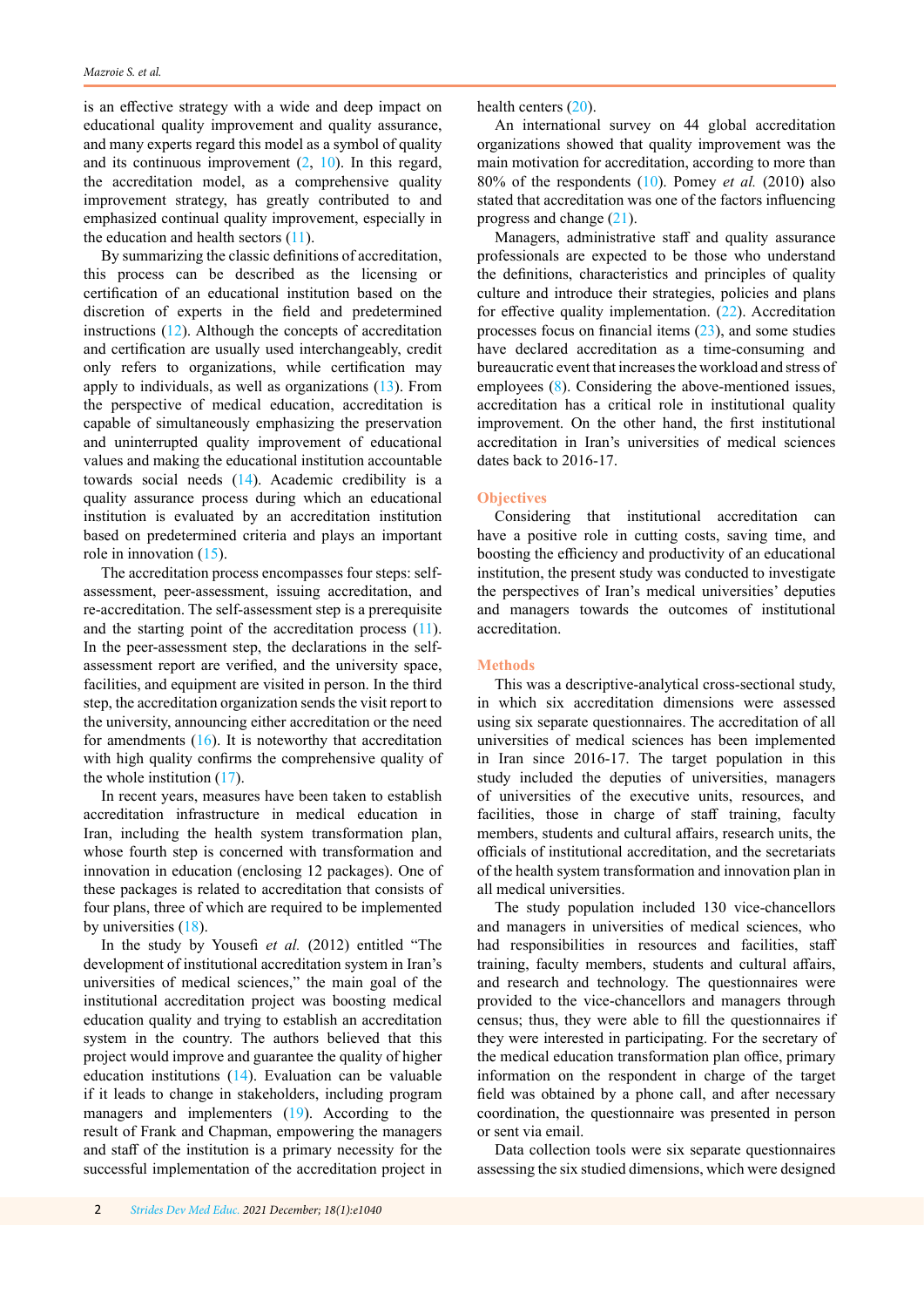based on the mandatory institutional accreditation standards. The validity of the data collection tool was verified by the content and face validity methods. The prepared tool was also provided to 20 experts, and after reviewing their opinions and introducing minor amendments, the reliability of the questionnaire was assessed by delivering it to 20 other experts, and a Cronbach's alpha coefficient of 0.89 was obtained.

The first part of the data collection tool addressed the respondent's demographic information, including age, gender, education, work experience, management experience, type of employment, and job status (employee or faculty member). The second part included specialized questions in each dimension, addressing the mandatory standards of institutional accreditation. The responses were provided on a 5-point Likert scale (very much, much, somehow, little, and too little). For data analysis, "very much" and "much" answers were considered satisfactory, the "somehow" answer was considered relatively satisfactory, and the options of "little" and "too little" were regarded as unsatisfactory. Also, an average score, ranging from 0 to 100, was calculated for each domain. The dimensions included mission, goals, and management (27 items), resources and facilities (40 items), staff training (7 items), faculty members (20 items), student and cultural affairs (11 items), and research (25 items). The questionnaire was provided to the target population either in-person or via email. We repeatedly called or met the participants in-person to gather the data through the self-administered questionnaire.

The data, which were kept completely anonymous and confidential, were finally analyzed. It is noteworthy that some questions related to the managers were referred to by them to be answered by the authorities of the relevant accreditation package or the transformation and innovation plan office. This study was approved under the ethics code of "1397. 437 IR.KMU.REC", received relevant permits, and was conducted after necessary arrangements. Data analysis was conducted using SPSS software version 22 and the Chi-square test.

### **Results**

In this study, 104 vice-chancellors and managers responsible for different aspects of institutional

accreditation from 65 universities of medical sciences completed the questionnaire. The response rate was 80%. Most of the respondents were males (68.3%), faculty members (65.4%), and owners of specialized degrees in clinical fields (46.2%) (Table 1).

Regarding mission, goals, and management, 53 managers responded to the questionnaire, of whom 28 cases (52.8%) reported a desirable outcome, and others acknowledged relatively desirable outcomes. Relatively desirable outcomes were related to the fields of assessment and evaluation, feedback, and budget allocation. Concerning resources and facilities, 56 cases responded to the questionnaire, of whom 40 cases (71.4%) reported satisfactory outcomes. Access to public transportation for staff and students was reported with relatively satisfactory outcomes. In the aspect of staff training, 29 (50%) out of 58 participants declared desirable outcomes. Relatively desirable outcomes were related to the annual budget allocated for staff training (based on per capita) and randomly evaluating at least 20% of programs (using appropriate models).

Regarding the dimension of faculty members, 32 (65%) out of 49 participants reported satisfactory outcomes for accreditation. The sub-dimensions with relatively satisfactory outcomes were the appropriate use of faculty member assessment results, seeking faculty members' participation in improving the process, and the workload of faculty members. For the dimension of students and cultural affairs, 51 participants responded to the questionnaire, and 36 cases (70.6%) declared favorable outcomes. Finally, regarding the dimension of research, 54 vice-chancellors and managers provided answers, of whom 24 cases (44.4%) declared satisfactory outcomes for institutional accreditation in this dimension, and 24 cases (44.4%) reported relatively desirable outcomes in terms of assigning research managers and authority delegation to them, the use of study opportunities and scientific trips, budget allocation, and the growth of scientific publications ([Table 2\)](#page-3-0).

The means and standard deviations of the scores of different areas based on managers' and deputies' responses were calculated. As it can be seen, the highest mean score was related to the dimension of resources and facilities, and the lowest score was recorded for the dimension of staff training.

|                             | Demographic variables | N(%       |  |
|-----------------------------|-----------------------|-----------|--|
| Gender                      | Male                  | 71 (68.3) |  |
|                             | Female                | 32(30.8)  |  |
|                             | No response           | 1(0.9)    |  |
| Level of<br>Education       | Bachelor's degree     | 5(4.8)    |  |
|                             | Master's degree       | 26(25.0)  |  |
|                             | Ph.D.                 | 48 (46.2) |  |
|                             | General practitioner  | 17(16.3)  |  |
|                             | No response           | 8(7.7)    |  |
| Employment<br><b>Status</b> | Clerk                 | 31 (29.8) |  |
|                             | Faculty member        | 68 (65.4) |  |
|                             | No response           | 5(4.8)    |  |

**Table 1.** The Participants' Demographic Features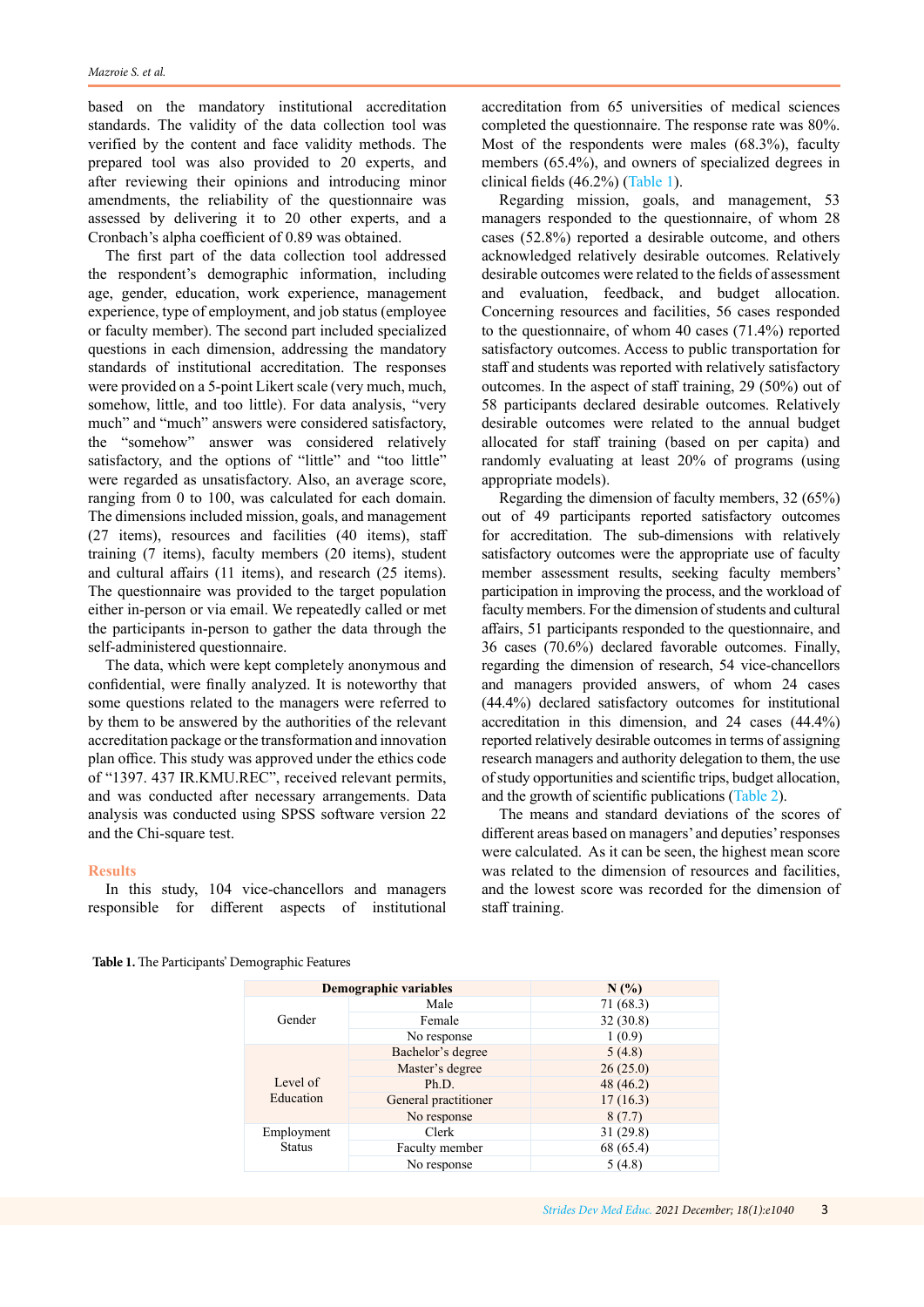| <b>Accreditation field</b>  | <b>Score (0-100)</b> | Outcome $N(%$       |                                |                       |
|-----------------------------|----------------------|---------------------|--------------------------------|-----------------------|
|                             | Mean (SD)            | <b>Satisfactory</b> | <b>Relatively satisfactory</b> | <b>Unsatisfactory</b> |
| Mission / Goals             | 71.67 (16.14)        | 28(52.8)            | 25(47.2)                       | 0(0)                  |
| Resources / Facilities      | 73.83 (15.12)        | 40(71.4)            | 12(21.4)                       | 4(7.2)                |
| Staff training              | 60.34 (17.22)        | 29(50)              | 26(45)                         | 3(5)                  |
| Faculty members             | 66.74 (15.58)        | 32(65)              | 15(31)                         | 2(4)                  |
| Students / Cultural affairs | 62.01(15.24)         | 36(70.6)            | 14(27.5)                       | 1(1.9)                |
| Research                    | 69.55 (17.07)        | 24(44.4)            | 24(44.4)                       | 6(11.2)               |

<span id="page-3-0"></span>**Table 2.** The means (SD) and frequency of the perspectives of vice-chancellors and managers of medical universities towards the outcomes of institutional accreditation in various fields

Based on the Chi-square test, demographic variables (gender, education, and employment status) were not significantly associated with the vice-chancellors' and managers' viewpoints regarding different dimensions of mission, goals and management, resources and facilities, staff training, faculty members, students and cultural affairs, and research (P>0.05).

# **Discussion**

Our results showed that based on the participants' viewpoints in the dimensions of mission, goals, and management, 52.8% declared satisfactory outcomes, and 47.2% reported relatively satisfactory outcomes for institutional accreditation. Among the items of this dimension, satisfactory outcomes were obtained for the characterization, comprehensiveness, and clarity of the university mission and goals and performing assessment and reporting its results. On the other hand, relatively satisfactory outcomes were reported for the dimensions of the assessment process, receiving feedback, and budget allocation. According to these results, it can be said that universities are more focused on goals, statements, missions, and programs; however, there seems to be a long way ahead to reach a desirable status in the assessment of the rate of goal achievement. Gilavand and Maraghi (2017), in their research entitled "Assessing the quality of educational services of Iranian medical universities," stated that these universities could focus on the goals and fill the gaps by relying on their strengths and opportunities, reducing weaknesses, and avoiding risks and turning them into opportunities ([24\)](#page-6-0). The results of a study by Alani *et al.* (2015), entitled "The quality of services in higher education in Brunei," emphasized the role of university managers in the effective quality improvement of provided services, achievement of the goals of the university, and doing the employees' jobs more consciously and accurately  $(25)$  $(25)$ . The results of this study also emphasized the role of managers' and employees' performance in achieving the desired outcome. On the other hand, Safavi *et al*. (2011) and Khodadadi et al. (2014), who studied the status of internal assessment in various departments of different faculties and universities, showed the strong position of the dimension of goals, mission, and management ([26,](#page-6-0) [27](#page-6-0)). The findings of Ajam Zibod *et al*. (2011), Abedini *et al*. (2013), Ahmari *et al*. (2013), and Najafzadeh *et al.* (2014) revealed that the dimension of goals, mission, and management had a satisfactory level,

which was consistent with the results of the present study ([28-31](#page-6-0)). The results of studies by Mirzaei *et al.* (2012) and Rahimifard *et al.* (2013) on the internal assessment and that of Mosleh *et al*. (2016) on the external assessment of departments in different faculties and universities showed the relatively favorable status of the field of goals, mission, and management ([32-34](#page-6-0)). According to the results of the present study, it can be said that managers pay more attention to issues, such as goals, statements, and missions, leading to the achievement of the desired level in this area. Thus, it is expected to reach the desired level in other areas as well by allocating budget, planning, cooperation, and paying more attention in the future. The results of another study by Baziar and Mohammadi (2016), who investigated the internal assessment of the Department of Statistics of the University of Science and Culture, showed the unsatisfactory status of organizational structure, facilities, and management ([35\)](#page-6-0). This was inconsistent with the results of the present study and may indicate the more attention of the Ministry of Health and Medical Education and its managers to accreditation and their steps towards universities' goals and missions according to institutional accreditation standards.

Regarding resources and facilities of medical universities across the country, desirable, relatively desirable, and undesirable outcomes were reported as 71.4%, 21.4%, and 7.2%, respectively. Among the standards of this aspect, the items related to space and physical facilities, safety standards, practical training facilities and equipment (laboratories, skill labs, and library), information systems, and facilities of student dormitories had desirable conditions. However, staff transportation had a relatively satisfactory outcome. It seems that despite financial shortages, the deputies of development and resource management in universities have paid good attention to the standards of this field. Asiyai and Okoro (2019) studied the management strategies used to improve higher education performance in Nigeria and declared that allocating adequate budget to higher education (for improving students' skills, equipping laboratories, subscribing to credible journals, purchasing textbooks, etc.) could upgrade the efficiency and quality of education  $(36)$  $(36)$ . On the other hand, the results of studies by Khosravan *et al*. (2010) and Safavi *et al*. (2011) on the internal assessment of educational departments showed a strong rank for the dimension of resources and facilities  $(27, 37)$  $(27, 37)$  $(27, 37)$ ; the results of these studies were in line with those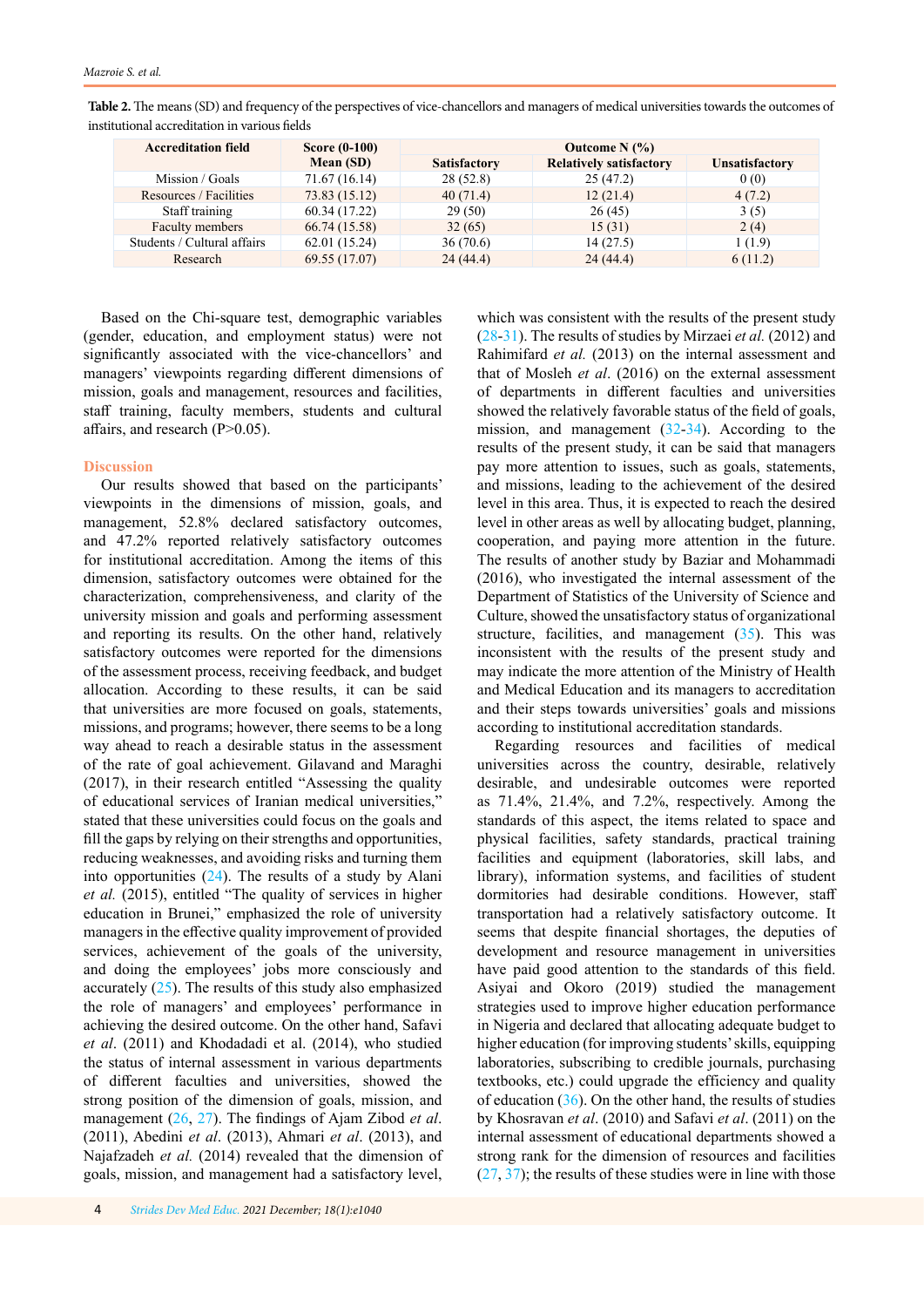of the present study. The results of another study by Salimi and Bagherzadeh (2015) on the external assessment of educational departments showed the satisfactory condition of resources and facilities [\(38](#page-6-0)), which was in parallel with the present study results. It seems that budget allocation and paying attention to institutional accreditation standards by universities' deputies and managers of development and resources have contributed to the favorable outcomes observed in this area. The desired status observed in this dimension is expected to increase the quality and efficiency of universities in terms of student learning, ultimately boosting university credibility.

According to the managers' perspectives regarding staff training, satisfactory, relatively satisfactory, and unsatisfactory outcomes were reported to be 50%, 45%, and 5%, respectively. Of the seven standards in this field, five had a desirable outcome, and two had a relatively desirable outcome. Therefore, it can be said that from the perspective of deputies and managers, the outcome of institutional accreditation has been satisfactory in the field of staff training. It seems that following institutional accreditation, activities in this field became systematic, leading to a satisfactory outcome. Managers are also expected to pay more attention to the annual budget allocated for staff training. Shariatmadari *et al.* (2014) appraised the effectiveness of in-service courses in boosting employees' performance and stated that training, if it is purposeful, planned, and continuous and encompasses different levels of the organization, can help increase staff's job skills and provide the opportunity to increase their knowledge and awareness ([39\)](#page-6-0). Therefore, it can be stated that universities should allocate a certain per capita budget to staff training to be able to hold necessary training courses to improve employees' knowledge and skills. Also, assessments should be conducted regularly and uninterrupted to upgrade the system.

In the dimension of faculty members, desirable, relatively desirable, and undesirable outcomes were reported to be 65%, 31%, and 4%, respectively. Regarding the standards of this field, a satisfactory outcome was observed for appropriate employment policy, distribution and number of faculty members, continuous training, assessment, feedback, and promotion of faculty members. On the other hand, the use of assessment results, faculty members' participation in process improvement, and the workload of faculty members received relatively satisfactory outcomes. It seems that the universities under the supervision of the Ministry of Health and Medical Education have met acceptable performance in this field and fulfilled institutional accreditation standards in this area. Taheri *et al*. (2017) explored the educational needs of the faculty members of Guilan University of Medical Sciences and concluded that participation in training courses could improve the faculty member's educational capabilities and, subsequently, education quality ([40\)](#page-6-0). This was consistent with the present study results, where the deputies and managers, who themselves were faculty members, declared a favorable outcome in this dimension.

The results of Salimi & Bagherzadeh (2015) and Baziar & Mohammadi (1395) regarding the internal assessment of educational departments showed a relatively satisfactory status for the dimension of faculty members [\(35](#page-6-0), [38\)](#page-6-0). According to the results of the present study, in order to nail desired outcomes in this dimension, more attention should be paid to appropriately use the results of faculty member evaluation, motivating them to prevent scientific stagnation and reducing the high workload of faculty members.

Regarding students and cultural affairs, the outcomes in medical universities across the country were reported to be 70.6% satisfactory, 27.5% relatively satisfactory, and 1.9% unsatisfactory. Among the standards of this dimension, those with a satisfactory outcome included the provision of necessary services to students, presenting appropriate extracurricular programs, attracting students' participation in the affairs related to them, and handling disciplinary issues. Therefore, it can be concluded that universities' activities in this field were compatible with accreditation standards. Also, extracurricular programs held by the Ministry of Health, Treatment, and Medical Education, such as cultural festivals, Quran and Etrat festivals, etc., can be interesting for students and motivate them to participate in competitions for acquiring national rankings for universities, helping to achieve favorable outcomes in this field. Feizi *et al.* (2015) investigated Iran's medical universities' cultural infrastructure and performance from four perspectives of cultural affairs, facilities, the performance of organizations and centers, and the performance of cultural affairs deputies. According to the results of the recent study, in parallel with strengths (holding programs based on already scheduled annual plans, awarding the winners of competitions and festivals, etc.), there were clear weaknesses in some dimensions ([41\)](#page-6-0). According to the respondents in the present study, it seems that the dimension of students and cultural affairs has the highest capacity for the applicability of accreditation standards so that they have been implemented in all dimensions, leading to satisfactory and relatively satisfactory outcomes in most dimensions.

Regarding the dimension of research, satisfactory, relatively satisfactory, and unsatisfactory outcomes were reported to be 44.4%, 44.4%, and 11.2%, respectively. Short and long-term plans, holding regular meetings, and reviewing and supporting research projects and publications attained desirable outcomes in this dimension. Besides, the dimensions of criteria for enacting and delegating authority to research managers, the use of study opportunities and scientific trips, budget allocation, and increasing the number of publications obtained relatively desirable outcomes. Shoja & Darvish Motavali (2015) evaluated the efficiency of research activities of 14 branches of Islamic Azad University during three periods from 2010 to 2013 and demonstrated that only four branches achieved high efficiency in this dimension ([42\)](#page-6-0), which was in agreement with the results of the present study. It seems that the research deputies of Iran's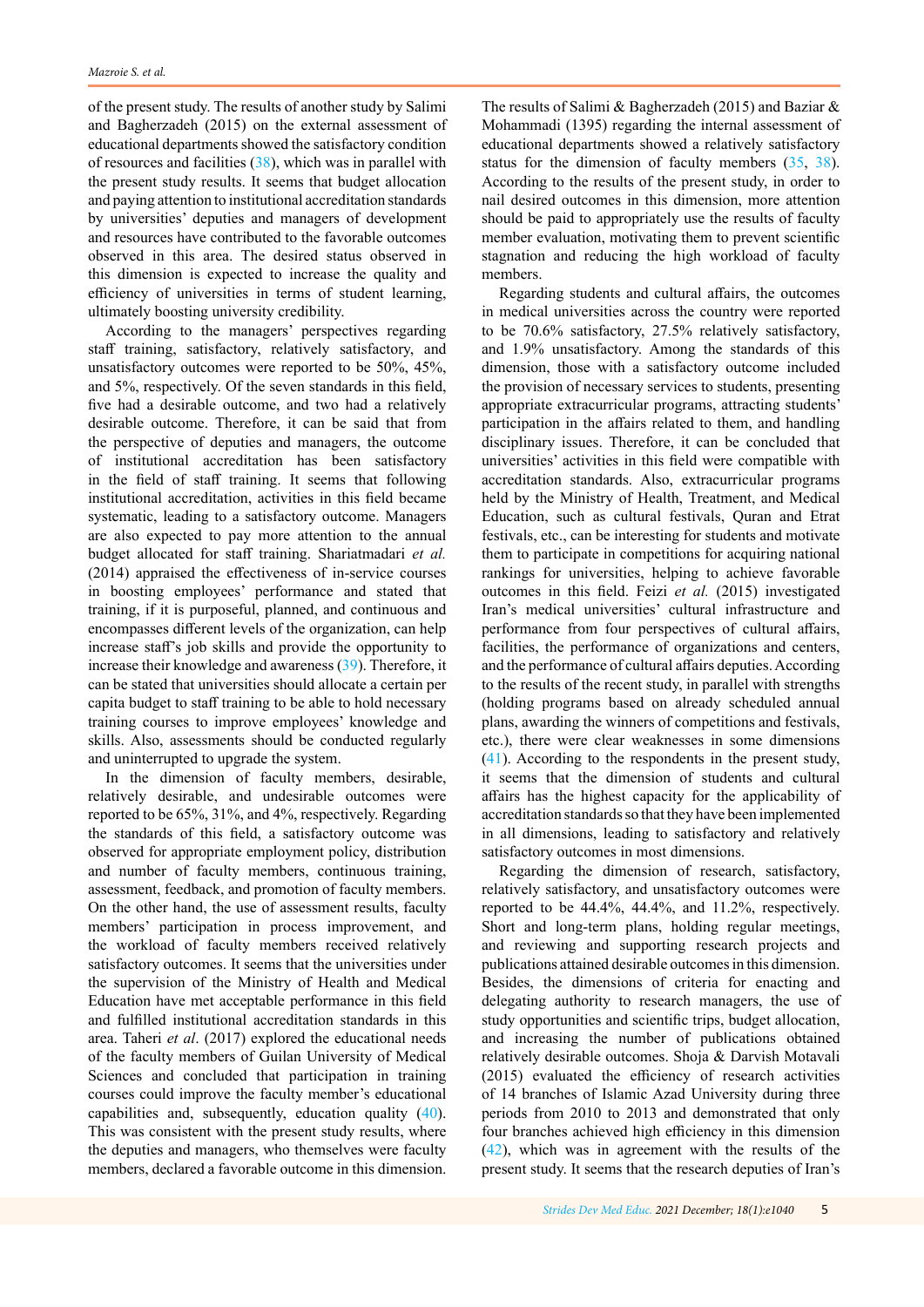<span id="page-5-0"></span>medical universities work in a completely systematic way. In addition, research activities are among mandatory institutional accreditation standards, and faculty members are required to obtain a minimum research score for promotion and obtaining annual ranks. This can be a leverage for boosting universities' research activities, creating competition between universities and, ultimately, satisfactory outcomes in this dimension.

In conclusion, according to the present study results, the following items are suggested. Regarding the great scope of institutional accreditation, the Ministry of Health, Treatment, and Medical Education is suggested to design a comprehensive database to designate the documents and results related to each accreditation area in every university; hence, access to these data would be facilitated for relevant experts. Considering that some medical schools in the country are operating as academic units, it is suggested to include them in institutional accreditation programs more seriously. During institutional accreditation meetings (national, regional, or at poles), it is recommended for internal and external evaluators to share their experiences of the process so that other centers can strengthen institutional accreditation standards and resolve their weaknesses. It is also recommended to use leading countries' experiences in the field of institutional accreditation.

# **Conclusion**

According to the results of the present study and the perspectives of medical universities' deputies and managers on the outcomes of institutional accreditation, more satisfactory outcomes were reported in the dimensions of research, staff training, faculty members, students and cultural affairs, mission and goals, and resources and facilities, respectively. Since these dimensions are tightly related to each other, an improvement in each dimension can upgrade and strengthen other dimensions, which ultimately increases university credibility and quality. On the other hand, it seems that the executive plans and instructions issued by the Ministry of Health, Treatment, and Medical Education have a central role in achieving desirable institutional accreditation outcomes in universities.

**Supplementary Material(s):** is available here [To read supplementary materials, please refer to the journal website and open [PDF/HTML\]](http://sdme.kmu.ac.ir/jufile?ar_sfile=814791).

**Acknowledgments:** This study resulted from a master's thesis (No. 3863). The authors appreciate all the vice-chancellors and managers, in the deputies of Development & Resources, Education, Research, and Student & Cultural affairs, who cooperated in completing research questionnaires.

**Conflict of Interests:** Authors have no conflict of interest.

**Ethical Approvals:** IR.KMU.REC.437.1397.

**Funding/Support:** No Funding.

## **References**

1. Naseri borojeni N. Evaluation of international standards of accreditation of nursing education and its adaptation to nursing education in Iran. Isfahan: Isfahan University of medical sciences; 2005. [In Persian]

2. Jiang Y. A Multilevel Comprehensive Assessment of International Accreditation for Business Programmes-Based on AMBA Accreditation of GDUFS. Higher Education Studies. 2017; 7(4):15-25. doi:10.5539/ hes.v7n4p15

3. Tabrizi J, Gharibi F. Systematic survey of accreditation models for designing a national model. Scientific Journal of Kurdistan University of Medical Sciences. 2011; 16 (3): 95-109. [In Persian]

4. Safdari dehcheshmeh F. Examining the accreditation process and its international standards in the field of midwifery and proposing appropriate national standards. Isfahan: Isfahan University of medical sciences; 2003. [In Persian]

5. Bahrami M A, Akbari M, Emami M, Fallahzadeh H. Designing an administrative structure for Iranian hospitals" accreditation based on the stakeholders viewpoints". Toloo-E-Behdasht. 2016; 15(1): 208-23. [In Persian].

6. Moradi R, Nemati A, Bahmaziari N, Shokri A, Mohammadi M, Soltantajian A. Effect of accreditation on the health services delivering in university hospitals of Isfahan. Journal of Health Care Management. 2015; 6(3): 67-76. [In Persian]

7. Sharif MR, Mottaghi M, Sehat M. Comparison of clinical Indicators Before and After the implementation of clinical Governance and Accreditation Program in Beheshti Hospital-2012. J Stud Res Comm. 2015; 20(2):14-25.

8. Salehi Z, Payravi H. Challenges in the Implementation Accreditation Process in the Hospitals: A Narrative Review. Iran Journal of Nursing. 2017; 30(106):23-34. [In Persian]. doi:10.29252/ijn.30.106.23

9. Aliyari S, Maleki H, Pazargadi M, Abaspoor A. Designing Accreditation Model for Curricula of Baccalaureate Degree Nursing Education in Iran. Iranian Journal of Medical Education. 2016; 16(39):328-40. [In Persian]. 10. Ibijola EY. Accreditation Role of the National Universities Commission and the Quality of the Educational Inputs into Nigerian University System. Universal Journal of Educational Research. 2014; 2(9):648-58. doi:10.13189/ujer.2014.020907

11. Butter MC, Aguilera EM, Quintana MGB, Pérez1 LJ, Valenzuela ES. Quality Assurance for Postgraduate Programs: Design of a Model Applied on a University in Chile. International Review of Research in Open and Distributed Learning. 2017; 18(1):266-92. doi:10.19173/ IRRODL.V18I1.2670

12. Mirzazadeh A, Tavakkoli S, Yazdani K, Taj M. Accreditation: A Way to Quality Assurance and Improvement in Medical Education. Iranian Journal of Medical Education. 2005; 4(12):103-15. [In Persian].

13. Alkhenizana A, Shaw C. Impact of Accreditation on the Quality of Healthcare Services: a Systematic Review of the Literature. Ann Saudi Med. 2011; 31(4):407-16. doi: 10.4103/0256-4947.83204. [PMID: 21808119] [PMCID: PMC3156520]

14. Yousefy A, Changiz T, Yamani N, Ehsanpoor S, Hasan Zahraei R. Developing a Holistic Accreditation System for Medical Universities of Iran. Iranian Journal of Medical Education. 2012; 11(9):1191-201. [In Persian].

15. Horn M, Dunagan A. Innovation and quality assurance in higher education. Christensen institute: innovation and quality assurance in higher education. 2018; 1-23.

16. International Accreditation Document of Tehran University of Medical Sciences. [Cited 2013]. Available from: http://gsia.tums.ac.ir/ Images/Download/17209/IQAAN\_Document\_\_Fa\_.pdf.

17. Gama JAP, Vega AV. Looking for High Quality Accreditation in Higher Education in Colombia. Universal Journal of Educational Research. 2017; 5(7):1083-104. doi: 10.13189/ujer.2017.050702

18. Vakili Z, Moemen Heravi M, Moraveji A, Abdi F, Yavari M. Evaluation of educational departments of kashan shahid beheshti teaching hospi. Iranian Journal of Medical Education. 2017; 17(4):43- 53. [In Persian].

19. Mirzazadeh A, Gandomkar R, Shahsavari H, Shariat Moharari R, Nik Nafs N, Shirazi M, et al. Applying accreditation standards in a self-evaluation process: The experience of Educational Development Center of Tehran University of Medical Sciences. J Med Edu Dev. 2016; 10(4):340-51. [In Persian].

20. Frank J, Chapman MBA. Preparing for accreditation. Techniques